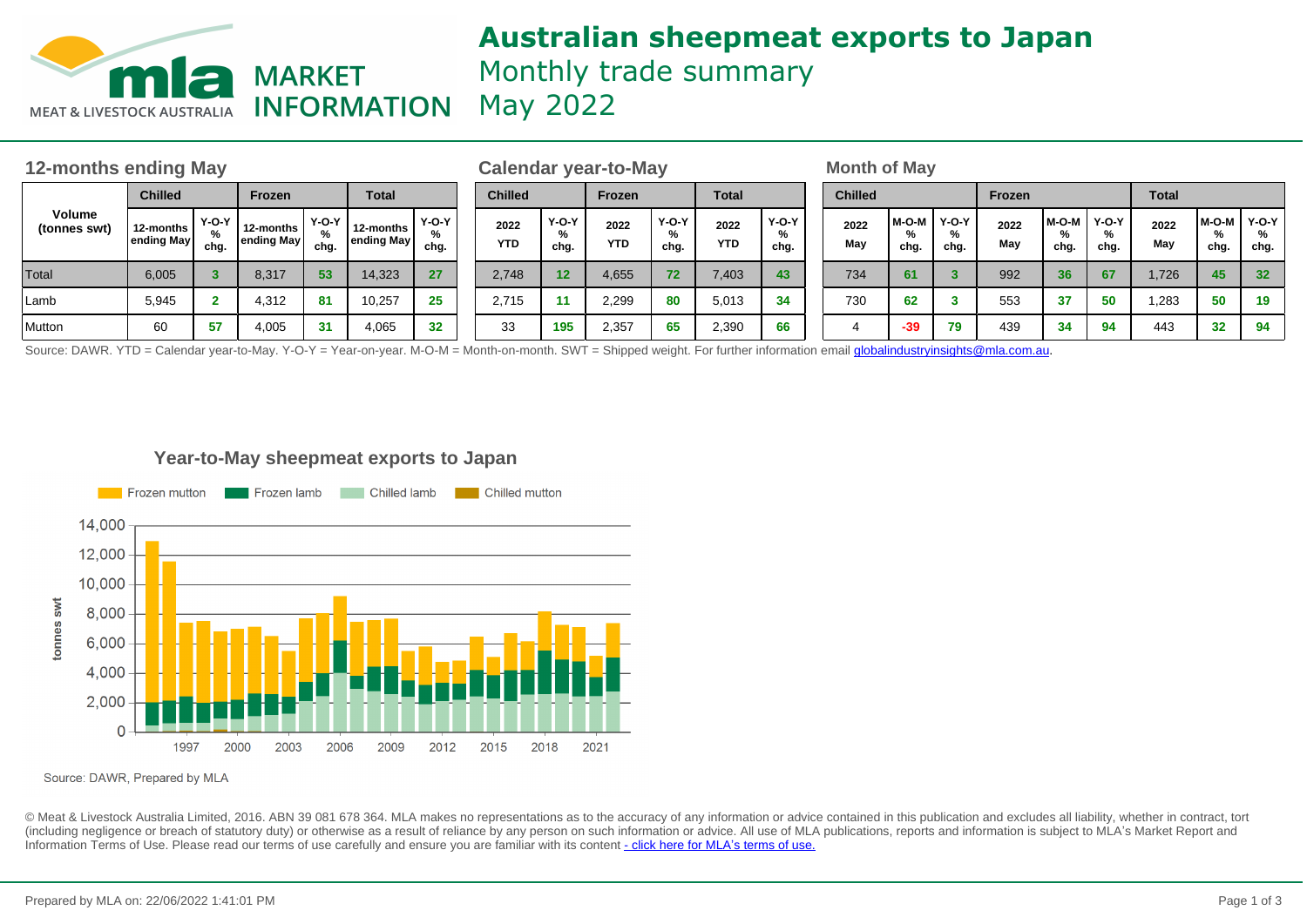

# **Australian sheepmeat exports to Japan** Monthly trade summary

May 2022





Source: DAWR, Prepared by MLA



Source: DAWR, Prepared by MLA

## **Year-to-May lamb exports to Japan Year-to-May mutton exports to Japan**



Source: DAWR, Prepared by MLA